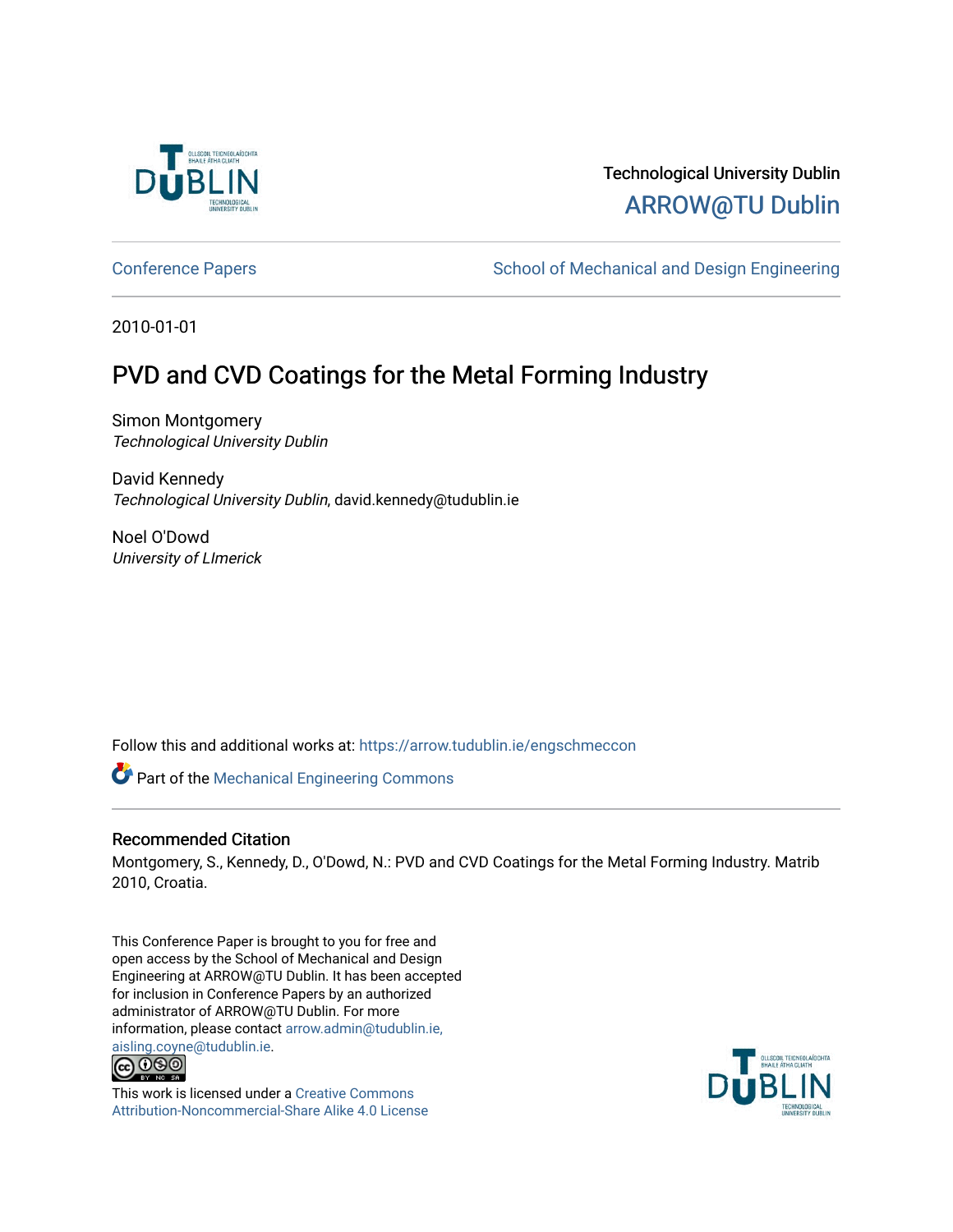## **PVD and CVD Coatings for the Metal Forming Industry**

Simon J. Montgomery<sup>1</sup>, David M. Kennedy<sup>1</sup> & Noel O'Dowd<sup>2</sup>

<sup>1</sup>Mechanical Engineering Department, Dublin Institute of Technology, Dublin 1. Ireland

<sup>2</sup>Department of Mechanical and Aeronautical Engineering, Materials and Surface Science Institute, University of Limerick, Limerick, Ireland.

## **Abstract:**

Metal forming applications are, by their very nature, taxing on the tools and machines used to achieve a finished component. Material degradation and wear is of critical importance in any such operation as a failing in the tool or machine has the potential to cause health hazards and/or significant monetary losses. The wear of material is due to the contact of two opposing surfaces and their subsequent motion relative to each other. It can take many forms some examples of which are: a two or three body abrasive type, a rolling fatigue type or an adhesion type.

Much research has been done in the area of surface treatment for cutting and forming tools; with the aim of preventing premature failure of components in mechanical processes. Of particular interest are the PVD and CDV approaches to surface treatment, both of which have held prominent positions in this field for the last two decades. In the metal forming area research has ranged from production of low-friction coatings for sheet metal forming[1] to coatings designed for high hardness in metal cutting applications[2].

A large percentage of researchers aim to improve or optimise a coating; concentrating on performance in a particular area of interest (e.g. frictional performance) or for a particular application (e.g. milling tools). To achieve this extensive knowledge of the variables influencing coating quality is essential. The characteristics of the coating produced depend primarily on the materials selected, the deposition process, the substrate being coated and on post/pre treatment of the coatings. These areas can be further refined to produce a more comprehensive list of coating parameters. Optimisation of the coating must be guided by an analysis of these parameters; this analysis should influence material selection and also the selection of deposition parameters.

To supplement practical experiments, computational techniques have been used extensively to increase the understanding of these coatings; both the material deposition and the material breakdown during operation. These investigations have ranged from improvement of the deposition processes[3] to modelling voids and inclusions in the coating. The complexity of coating technology is reflected in the diversity of studies to be found in the literature.

The aim of this work is to review recent developments in PVD and CVD coatings with specific focus on those utilised to enhance the performance and working life of punch and die sets.

**Keywords:** Coatings, Wear, Tribology, Metal Forming, PVD, CVD.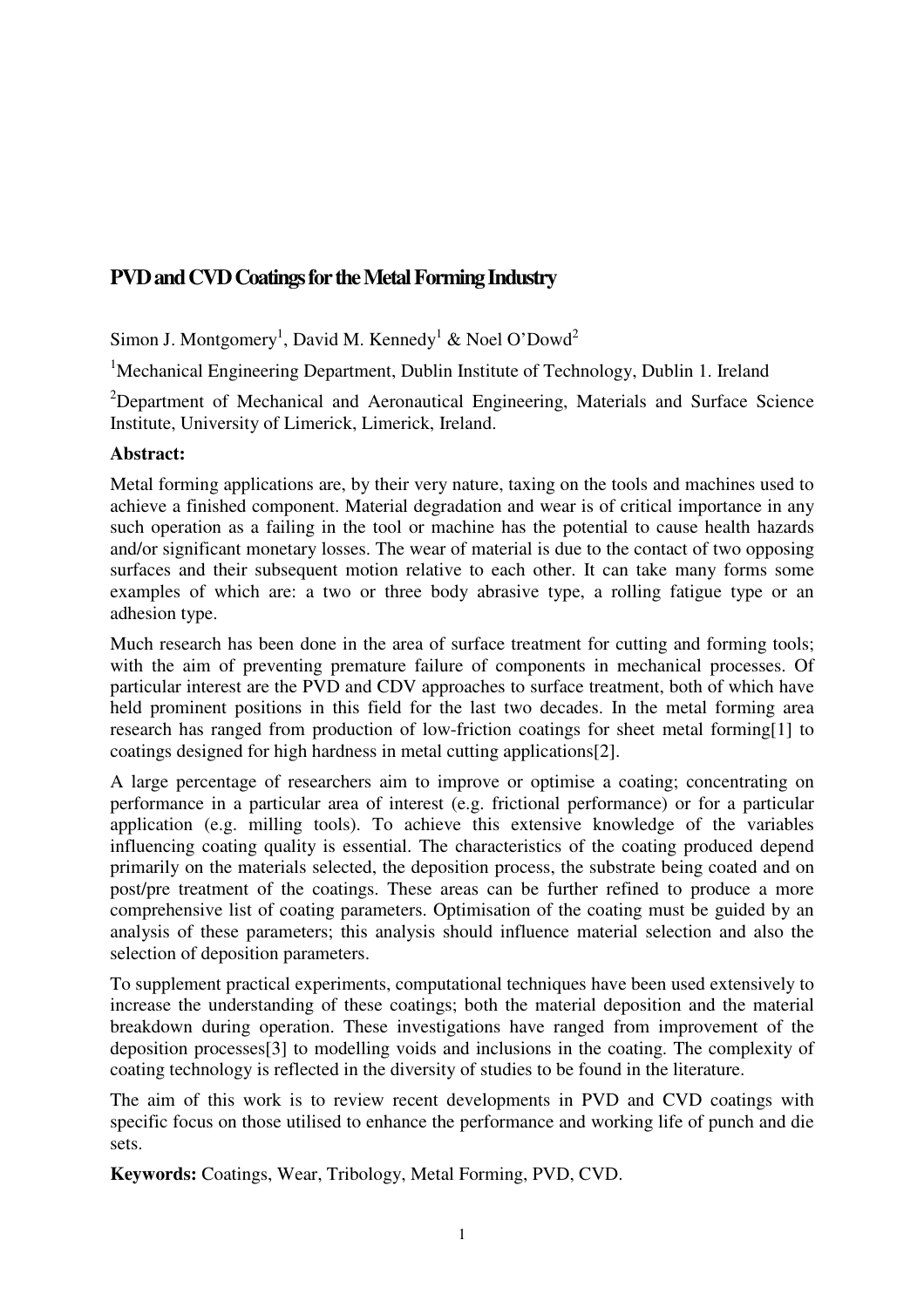## **1. Introduction**

Wear, in its many forms, can be observed in an extremely wide range of applications. Material loss is inevitable if there is motion at the contact interface between two bodies; the engineer must determine what mechanism will occur and the rate of material being lost. This can be said even for the hardest and toughest of surfaces. Tribology is the study of bodies in contact, relative motion, friction, lubrication and wear. Historically the topics of friction lubrication and wear were considered in isolation up to the 1960's; it was realised that the three core ideals are closely interlinked and will have a direct impact on one another.

The economic impact of wear is vast and can significantly influence the operational costs of an organisation. Wear can result in damaged to machine components, requiring replacements and downtime in operation. It can also occur in pipe-work and fluid carrying duct work as a result of erosive wear. In 1966 the Jost report posited that a saving of 1% of England's gross national product could result from a greater understanding and application of tribological theories[4, 5]. At the time this figure was thought to be an extreme over exaggeration however the author based his estimate on the energy lost due to friction and did not account for wear and its ancillary problems. As a result machine downtime, component replacement and machine replacement were over looked. Machine downtime is of particular interest as three costs can be incurred: labour costs, component replacement and finally the loss of productivity.

To inhibit the onset and reduce the impact of wear an engineer must be aware of the different wearing mechanisms that can affect materials. The core processes are as follows: abrasive, adhesive and contact fatigue type. Once the process is determined there are two main solutions that can be employed: using a lubricant to reduce contact between the surfaces or using a surface treatment to improve the performance of the component. If the latter is selected than a decision on the type of surface treatment must be made on which type of surface treatment should be used. There are three main approaches to consider: changing the surface of the material without altering the chemistry, changing the surface by altering the chemistry and finally adding material to the component surface. Any solution must provide a sufficiently resilient barrier to degradation and wear of the material, as decided upon by the engineer. Component wear can pose a health risk in the workplace if it results in the sudden breakdown of a machine or mechanism. For the aforementioned reasons design engineers should consider the tribological conditions that will be occurring as a result of their design

Material wear can also have serious implication on safety in the workplace and also in everyday life. For an extreme example take the following case: an airplane jackscrew nut, of aluminium bronze, suffered severe wear which lead to a very severe accident[6]. As a result of this damage the pilot lost control of the aircraft[7]. This case should be used to make engineers aware of all possible repercussions of high wear rates in materials. There are countless other examples of accidents caused by wear and subsequent failure in components, for example combined erosion-corrosion wear mechanisms are of particular concern in the oil refinery industry[8].

Modern technology has developed significantly in the area of surface treatment and surface engineering. Voevodin et al. have used laser surface texturing to create reservoirs or dimples in a TiCN coating[9]. Lasers remove a small amount of material from the surface and this small void is filled with a solid lubricant through PVD. In this way a hybrid performance is possible, combining the hard wear resistance of the TiCN with the lubricating properties of MoS<sub>2</sub>. Two very prominent coating technologies are the PVD and CVD coating methods. Coatings produced are of a very high quality; they are homogenous, contain few defects, excellent surface finish (dependant on substrate) and the diversity of coating materials is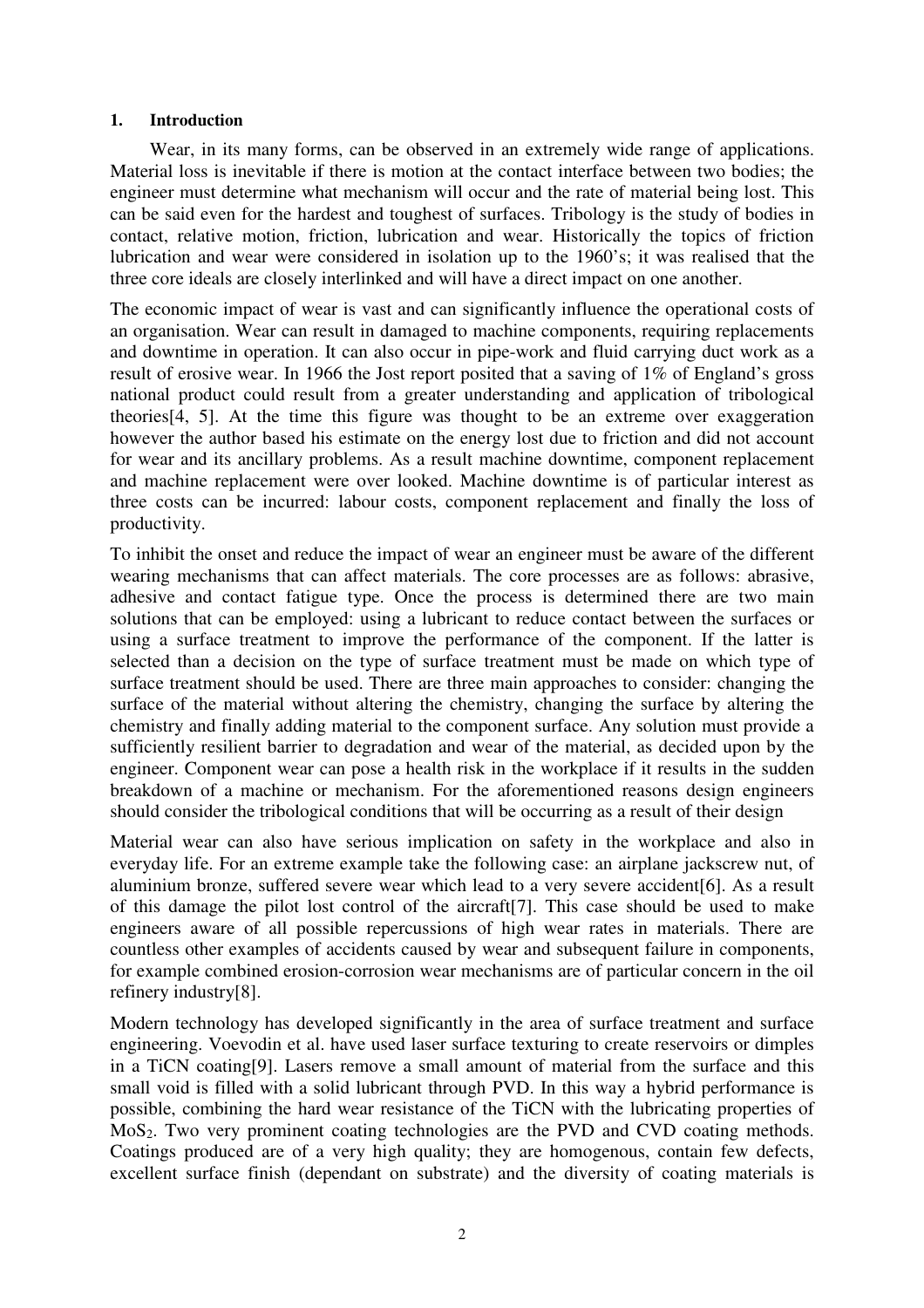extensive. Ion implantation and nitriding are two other surface treatments that are used to alter the chemistry of the surface rather than adding material.

The application chosen for this study is a punching process where a hardened tool steel punch is used to remove material from a blank in one stage of a manufacturing process. The conditions experienced by the punch and die during this process are relatively harsh with sudden impact coupled with highly concentrated loads acting on the punch and die edges. This requires a structurally strong tool to support the loads applied and the sudden nature of their application, however a very hard surface is also required to withstand the wear occurring on the surface of the tool. The main mechanisms of wear occurring are two body abrasion, three body abrasion and adhesion.

## **2. Existing Technology**

 Current technology can be grouped on the nature of the process used, the temperature of the operation and on the characteristics of the coatings produced. The latter is a logical beginning when selecting the most suitable technology for a particular application. In the case of PVD and CVD the characteristics of the coating are quite similar in the following respects: thickness, density and surface finish. This is relative to the flame spraying techniques whose coatings are generally thick, prone to porosity and have rough finishes. Due to the nature of the coatings they produce the vapour deposition techniques are of interest for this application.

## 2.1 *Chemical Vapour Deposition (CVD)*

 Chemical vapour deposition is a process that has been in existence from the early part of the last century and is termed a mature technology[10]. One of the first examples of this technique is the Mond Process which was used to refine nickel. The process involved the vaporisation of an impure nickel source, simultaneously combining it with a carrier gas, transportation, contact with a substrate and subsequent chemical reaction which bonded nickel to its surface[11]. It had advantages over electroplating methods of the time in that the coverage for complex geometries or sharp edges was better. However its high level of toxic products was problematic.

Currently the term CVD has been developed to include a wide range of technologies that have progressed from the original concept of vaporising a metal and using chemical reactions at the substrate to bond a coating to it. A general schematic of the CVD process is shown in Figure 2.1. Generally there are four stages during deposition: formulation of the reactant vapour, transport of this vapour, chemical reaction between the vapour and the heated substrate and finally removal of by-products. These must be carried out in a contained vessel or reactor due to the volatile nature of the chemicals involved. The pressure within the vessel is either at or below atmospheric. The temperatures within the reactor can reach up to  $1500^{\circ}$ C depending on the specific process underway[12].

The coatings deposited contain few pores and defects and are very dense, almost reaching 100%. CVD coatings are characteristically thicker than those deposited using PVD, from 10µm to 1mm. Coating properties are dependant on the materials, the deposition temperature, the pressure within the vessel, the type and flow rate of the carrier gas. A very wide range of materials can be deposited using this technique ranging from nickel and chrome to the refractory type metals. The latter are used extensively with this process to improve the mechanical, thermodynamic or electrical properties of a substrate. TiN and TiC have been used extensively in the manufacture of cutting tools and can increase wear resistance of a D3 tool steel by up to 24%[13, 14]. In the case of TiN CVD coatings the hardness is effected by the deposition temperature to a large degree with hardness increasing with higher temperatures[15]. The range of substrates that can be deposited upon is extensive and the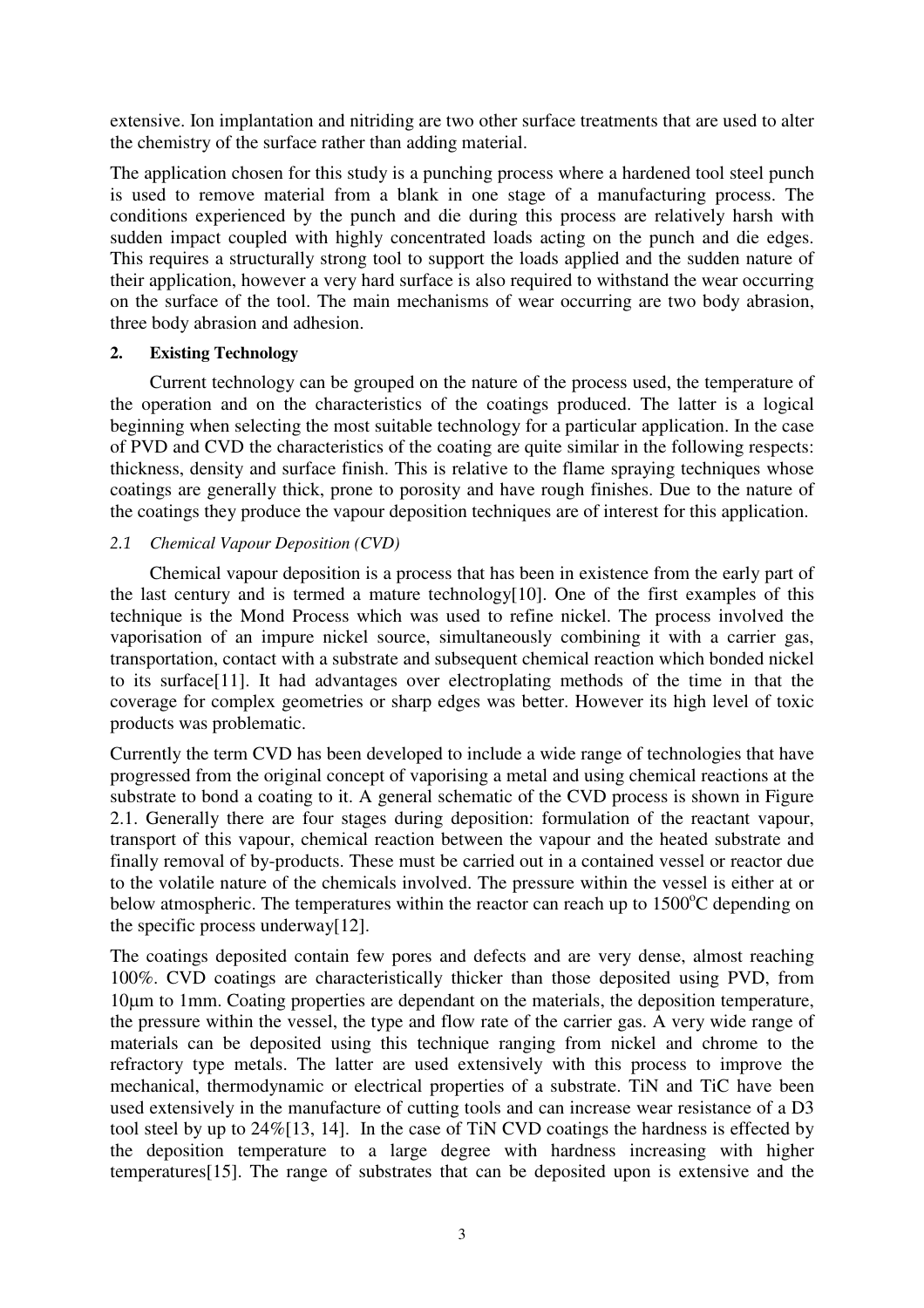coverage of the coating is very good i.e. it is possible to coat irregular shaped components due to the high throwing power.



#### Figure 2.1 CVD Process

One area of advancement in this technology has focused on reducing the operating temperature of the process, therefore allowing different substrates to be used. One successful example is the plasma assisted CVD (PACVD). There is a significant reduction in the substrate temperatures required, however there is also a significant reduction in the operating pressure and hence the rate of deposition is decreased [12].

#### 2.2 *Physical Vapour Deposition (PVD)*

 This is a mature technology that has been employed in the aerospace, cutting tool and energy production industries, among others. The use of this technology has increased significantly in recent years due to the high quality of coatings produced. In addition this process does not produce harmful by-products that can damage the environment. Unlike the electrodeposited coating procedures it does not have outputs that must be treated/ contained after completion. Even the chemical vapour deposition process produces toxic vapours that can be extremely harmful; coupled with this problem is the costs incurred for safe disposal of these chemicals and gasses, which can be significant and complicate the production line. As a result PVD is a very attractive process for applying coatings for a wide range of applications and uses, for example: wear resistance, corrosion resistance, electronic and optical uses. Other desirable characteristics are the lower process temperature and the wide range of materials can be deposited. However one drawback is that the deposition is line of sight and hence very complicated geometries cannot be coated evenly.

There are a number of different methods to achieve PVD all of which operate by vaporising a material, transition of atoms towards a substrate and subsequent deposition of material. One of the oldest and most widely used processes is the method of vacuum evaporation. For this process a current is passed through a target that we want to evaporate and through Joule (resistance) heating the material is vaporised. There are limitations on the materials that can be deposited, depositing alloys can be problematic, and also on the applications of the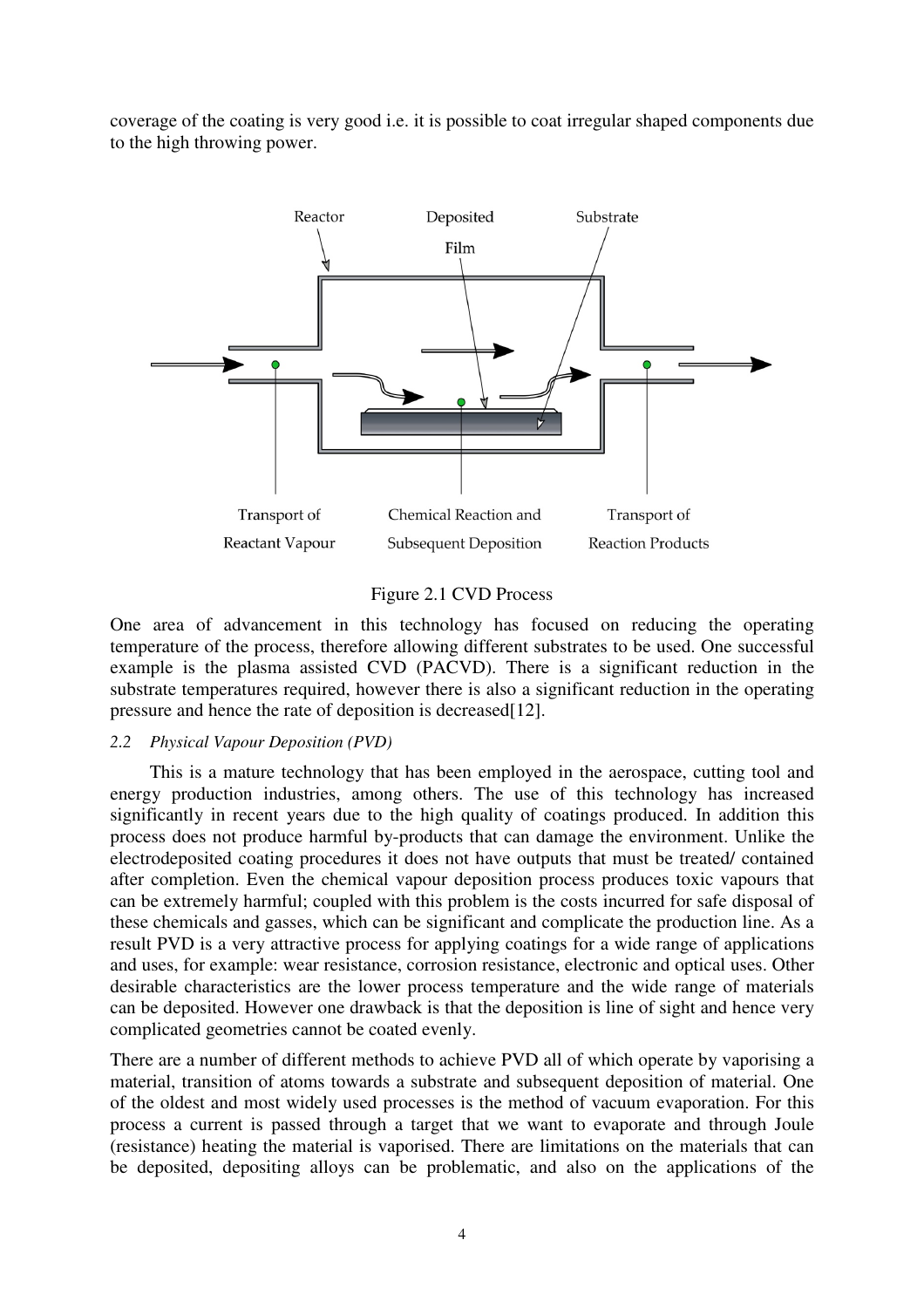coatings. A more versatile form of PVD is the sputtering form of deposition, as depicted in Figure 2.2. To produce the vapour a target of the coating material is bombarded with ions. The kinetic energy of these ions is such that when impact occurs coating atoms are ejected from the target and sent towards the substrate.

The general operating conditions for PVD are: low operating temperature generally from 200 to  $300^{\circ}$ C, as the vapour is produced without heating of the target, very low pressure in the reactor, in the range of 0.5-1Pa, deposition speed is in the range of 0.1µm/min. This slow rate of deposition has been greatly improved by the advent of the magnetron source. In addition to these variables, the method of ion production will have a bearing on the coatings produced. There are three main methods of ionising the gas within the reactor: DC diode, RF and magnetron. It has been found that of the three the magnetron is the most efficient and produces the best results.



Figure 2.2 PVD Schematic

One of the main advantages of this system is the very wide range of materials that can be deposited. Ranging from standard nickel and chrome coatings to deposition alloys, ceramics, oxides and other compounds (e.g. TiN). It is also capable of producing coatings of some polymers. The versatility of the process is again due to the method of vapour production i.e. liberating atoms from the surface through ion bombardment. Due to the low deposition temperature it is possible to coat a wide variety of substrates. Coatings that are produced are thin, very dense, can have very good surface finishes although this is dependant on the quality of the substrate surface finish.

## **3. Punch and Die Application Characteristics**

 Clear application definition is essential to any design process including coating design and selection. Therefore an informed design process can be carried out where the demands of an application can be resolved through intelligent design decisions.

In the case of coated components: the conditions that a coating will be exposed to should be laid down and these will dictate the properties that are required in the coating. For mechanical applications the core conditions are loading, movement, chemical environment, contact and temperature. Coating properties to be considered are hardness, toughness, density/ porosity,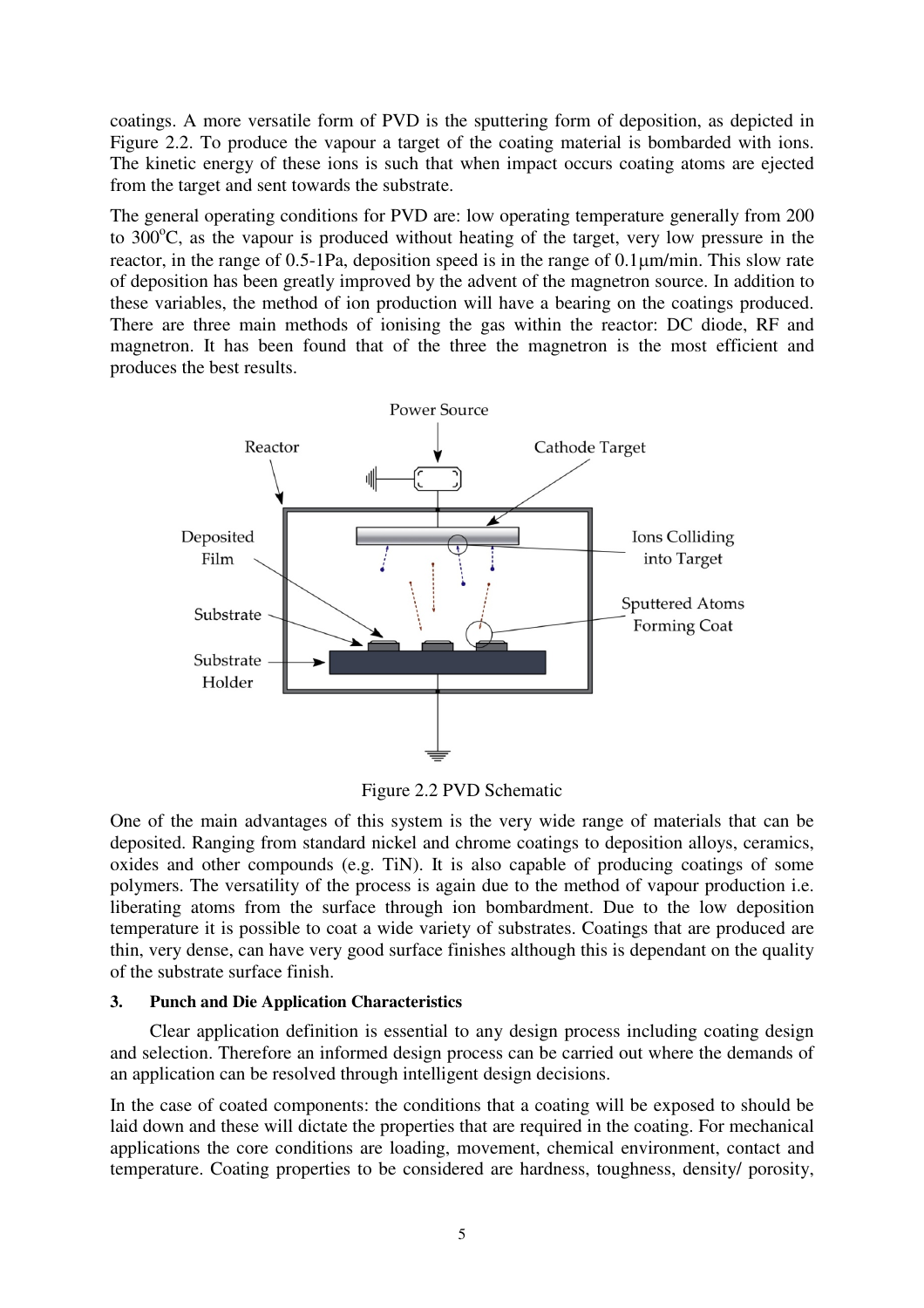coefficient of thermal expansion, surface roughness, corrosion and wear resistance (the latter is an amalgamation of some of the above). Coating material, deposition process and process variables are then chosen to provide a coating with the desired properties.

In the case of a punch and die application there will be a focus on the mechanical characteristics of the coating. The application will subject the punch and die to the following events:

- A sudden impact with a blank surface that is rough, relative to the tool
- A severe deformation of the opposing contact surface resulting in new contact surfaces being created
- Complete shearing of blank with rough edges now moving past the tool faces
- Possibility of small particles interposed between the punch and the die as the stroke is completed

During metal forming the punch and the die will experience normal and shearing loads applied to their surfaces and acting through the material. These loads and forces are process specific and dependant on the geometry of the material to be shaped and also on the properties of the blank. There are also other considerations such as the required surface finish from the blank, the size of burr produced and the geometry of the cutting surfaces to consider. The sudden nature of the loading and the high loads that are applied will have a large bearing on the coating that is selected. It must be able to withstand multiple impacts and the subsequent build up of internal stresses.



Figure 3.1 Blanking Punch

The next consideration is the movement of the surfaces relative to each other. The punch will move towards and impact upon the blank, forming a contact surface. It will keep on travelling downward, thus shearing the blank material between the punch and the die. There will be new material exposed as shearing continues which will come into contact with the punch and die respectively. These new surfaces will be roughened due to the nature in which they are formed, i.e. though shear failure of the material. New, rough, contact surfaces formed will be forced against both the punch and die. Once the punch has moved through the blank and material has been removed there will be little movement between the punch, die and the blank; or rather there will be movement but low loads between the punch, the blank, the die and the removed materials.

Wear is defined as the loss of material due to contact between two bodies subsequent motion between those two bodies. The contact, caused by loading of the two bodies, is to be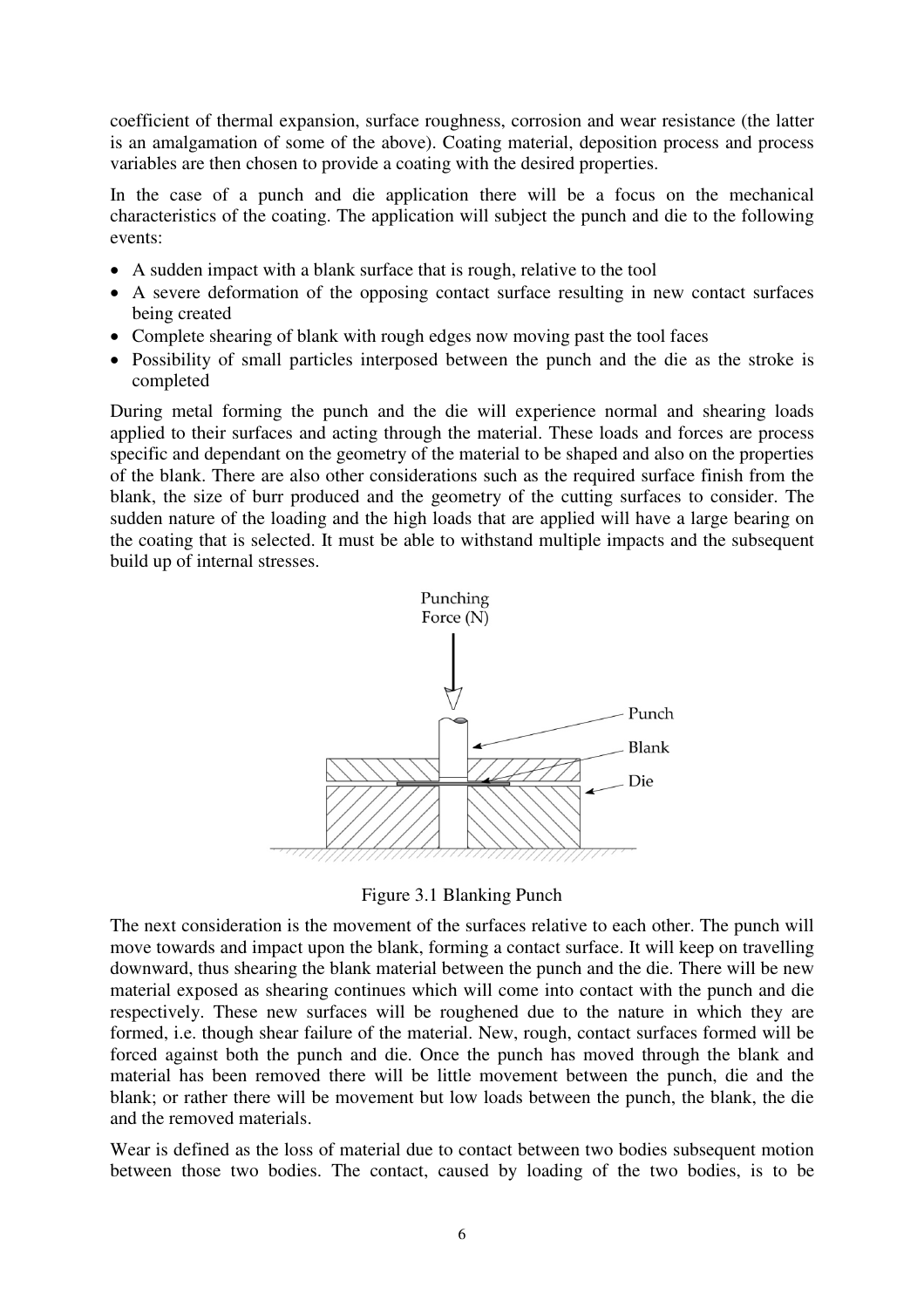considered next. Contact conditions are irreparable linked to the loading and motion sections discussed above, therefore it may be defined by these two parameters. Other factors influencing the contact conditions are: the condition of opposing surfaces, the presence of a lubricant and the formation of oxide films. In the chosen application the contact will be between a smooth, uniform and very hard surface and a soft, rough and severely deforming surface. Due to the nature of the deformation, the smooth surface will be exposed to new surfaces that have been formed due to the shearing action and hence more rough (due to sudden failure) than the initial contact surface. The contact area will be altering constantly during the formation process with most exposure/ contact located at the sharp edges of the tool.

Temperature conditions will have a large influence on the selection of a coating material and also coating process. This parameter affects the component in two possible ways: increasing the adhesion (localised welding of asperities) wear mechanism and thermal expansion problems. With reference to this application there will be localised heating at the sharp edges of the punch and die.

Wear in the material will be due to the repeated contact between the tool surfaces and the softer punch material. The mechanisms that are occurring in a tribological pair can vary depending on the materials in contact, the speed, temperature, and loads applied and also on the surface conditions (roughness, area of contact etc.). Therefore knowledge of these parameters is essential to determine the probable wear mechanisms. Actual testing, where possible, and evaluation of wear scars should be utilised to confirm the theoretical evaluation of wear and contact. For a punching application the main mechanisms are abrasion and adhesion. Abrasion is defined as: wear due to the movement of hard asperities across a softer body, penetrating into and removing material from the surface of the softer material [16-18]. It has been observed [19] that abrasive wear can result from hard inter-metallic particles contained in a soft material impinging on a hard surface and removing material. In this case the punch was constructed of a carbide insert in conjunction with a tool steel holder which was used to form thin aluminium components. In other cases a hard coating may be worn down due to wear of one particular constituent of the coating. Myint *et al.* have documented the degradation of a hard tungsten carbide coating due to removal of a soft binder material in the coating[20]; as a result the hard carbide particles are removed and the wear continues. Adhesive type wear can also cause serious damage to the tool. In this case local welding occurs between two opposing asperities leading to a junction that must be broken as sliding continues between the surfaces. This separation can result in damage to one or both of the surfaces. In another case[21] tool wear due to adhesion of particles resulted in a variance of stress across the tool surface leading to crack formation.



Figure 3.2 Shearing blank material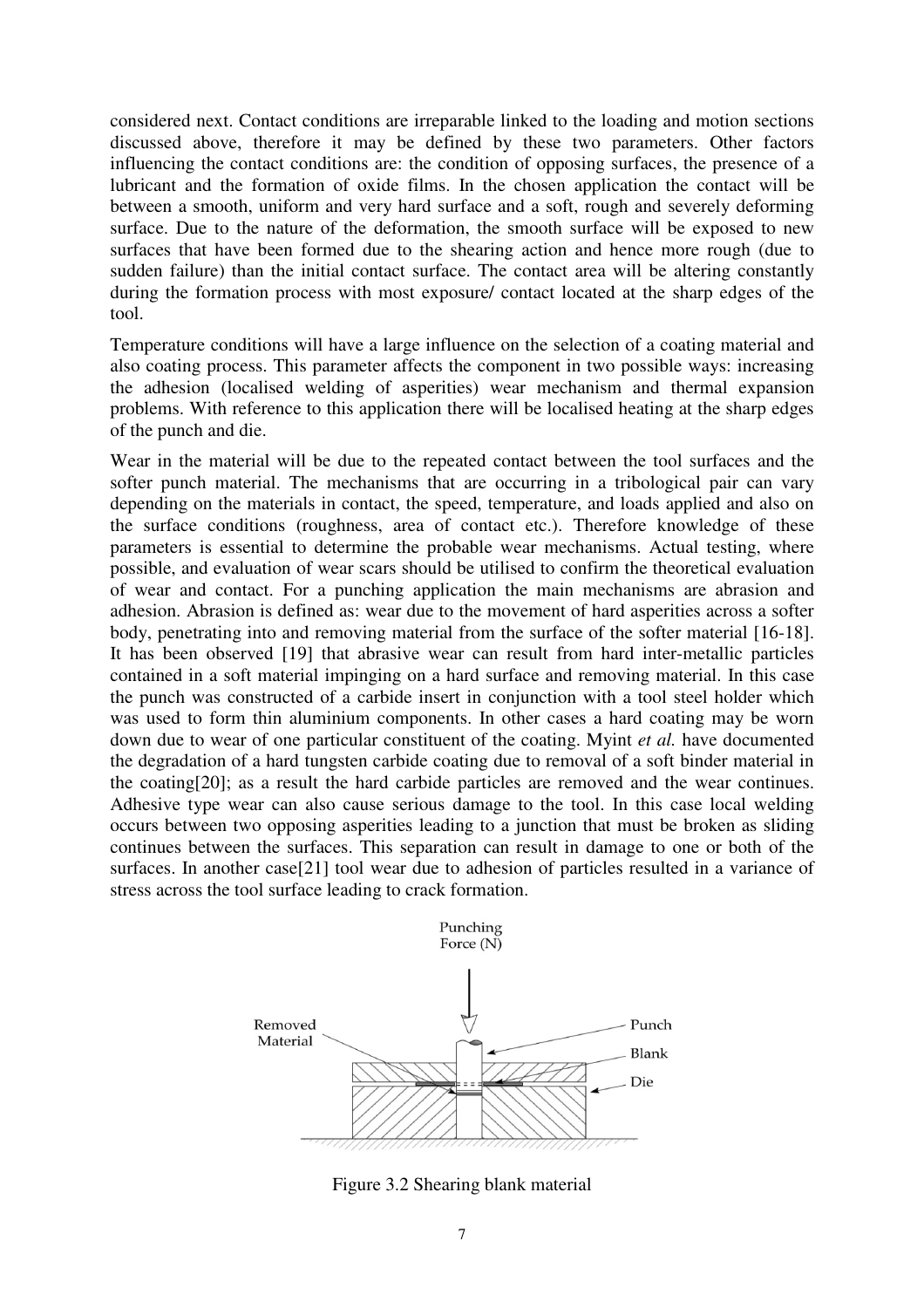Adjacent process characteristics that are co-dependant with the wear mechanism are the rate of material removal and the type/shape and chemical composition of debris produced. Both of these factors will affect the wear mechanism and can influence the lifetime of the component. The wear debris formed in the contact area can either reduce the effects of wear or it can aggravate them[22], depending on the mechanism at work and the materials in contact. In some cases a material's oxide can behave like a solid lubricant improving the frictional characteristics of the contact pair, while in others the debris can behave as a hard, abrasive body that will gouge into both surfaces[23].

## **4. Coatings for punch and Dies**

 Traditionally high speed and tool steels were used to make cutting tools and dies. However as coating technology has developed and become more accessible, they have played an increasingly important role in this area. Some examples of hard, wear resistant coatings are: TiN, WC, TiC, CrAlN, MoN, CrN, WC-Co, TiAlV, AlTiN, TiB<sub>2</sub>, SiCN,[24-28]. The number of investigations in the area of coating technology is extensive especially with regards to the titanium and tungsten-based coatings. Receiving less interest are the molybdenum based coatings even though the material can produce a very hard nitride coating and its disulphide,  $MoS<sub>2</sub>$  is a well known solid lubricant.

As discussed coating properties must be dictated by the requirements of the application. In this case a hard and tough coating must be used that can withstand the impact and subsequent wear mechanisms of adhesion and abrasion. The material should have the following properties: a very hard, a very good surface finish with good adhesion to the substrate (i.e. able to withstand the impact of the forming process), very dense with little inclusions and pores and a coefficient of thermal expansion to match that of the substrate (which will generally be a tool steel, either D2 or D3). These types of substrates have high percentages of carbon and chromium, as well as vanadium and molybdenum. Each property of key importance will be discussed in the following section and following this individual coatings of interest will be examined.

## 4.1 *Material Properties.*

 Consideration of the substrate when selecting coating properties is essential for a number of reasons. In regards to mechanical properties, if the coating is very hard and brittle and the substrate less so there will be greater deformation of the substrate then the coating leading to fracture, de-lamination and failure of the coating. Thermal properties of the pair can be equally important if it is a high temperature process; if the rate of thermal expansion of the pair is not equal than there is the possibility of de-lamination of the coating from the substrate or increased stresses in the coating. Finally the chemical aspect of the pair needs to be considered; corrosion-assisted wear can be very aggressive in terms of the rate of material removal and if there is a high humidity in the working environment, or if it is a high temperature process this regime is possible. To combat corrosion the substrate and the coating must be chemically neutral towards each other and similarly the coating and the work piece should be chemically inert where possible.

Coating hardness for punch applications can range from 17 to 35 GPa for a PVD or PACVD deposited TiN coating[28-30]. Hardness is an important property in resisting impact wear, as a material must be able to resist the impingement of opposing asperities and hard phases that will move against the coating. Elastic and plastic behaviour of the material are also of concern[21]. In one case comparing a WC-Co coating to a Y-TZP (yittria-tetragonal zirconia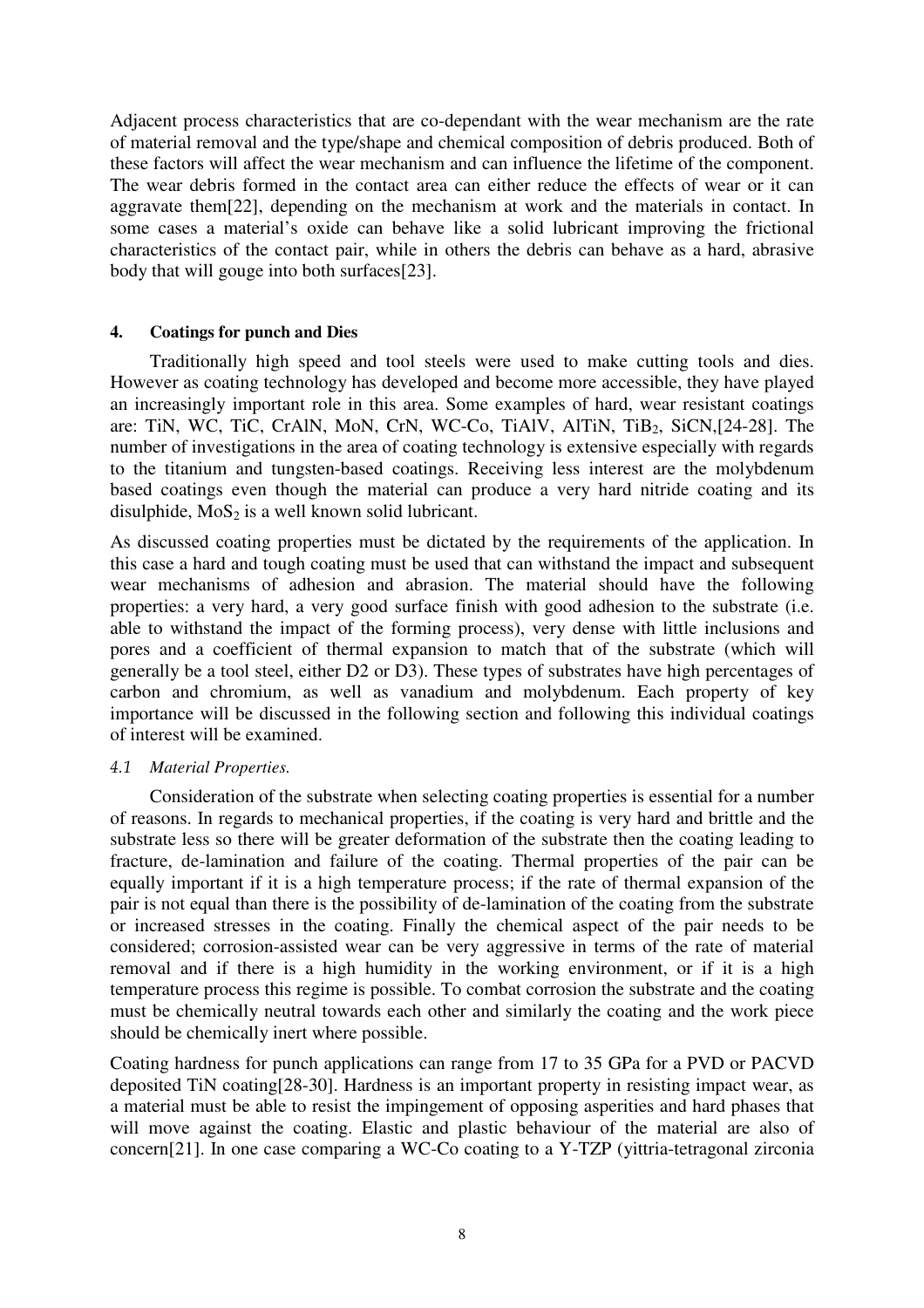polycrystal)[20] plastic flow of the coating was observed which reduced/ eliminated the formulation of micro cracks. Therefore a high hardness is not necessarily the only concern.

As this is a cold forming process the Cp of the materials is not of major concern as there will not be bulk heating of the process. However there is the potential for localised welding, during the adhesion process, and therefore the melting temperatures of the coating and work piece are important. Again for the very common TiN the melting temperature has been recorded as up to 3203K [31]. However the work piece will generally have a lower melting temperature and therefore it will have the limiting/controlling effect on the initiation of local adhesion.

Coating materials that are in use for this application are quite varied: TiN, WC-Co, Y-TZP[20], TiHfCrN[32], TiC, TiCN and TiAlN[29]. Similarly the coating structures are also quite varied. There have been studies on super-lattice coatings[32], nano-gradient[29], metal matrix composites[20] and a number of others.

#### 4.2 *Example Studies*

 In this section two high technology coatings will be presented, both for use in the cold forming process of blanking. These coatings employ different materials as well as different coating structures. One of the coatings is of the superlattice form whereas the second coating is in the form of a metal-matrix composite. In addition both authors use different materials in their coatings. A very close examination of the wear process and the breakdown of the materials would also lead an engineer to understand why one coating was performing better than the other.

## 4.2.1.*Superlattice [32, 33]*

 Superlattice coatings are a refined form of the multilayer type coating where the layer thickness is in the range of 1-20nm[34]. As the lamellae are so thin a columnar crystal structure will develop through adjacent layers and therefore through the coating thickness. It has been hypothesised that the high hardness reported for these coatings is due to the retardation or prevention of dislocation operations in the material and hardness in the range of 50GPa have been recorded[35, 36]. This high hardness is of interest to the blanking/ punching operations that are of interest to this report.



Figure 4.1 Multi-layer and Super-lattice coating structure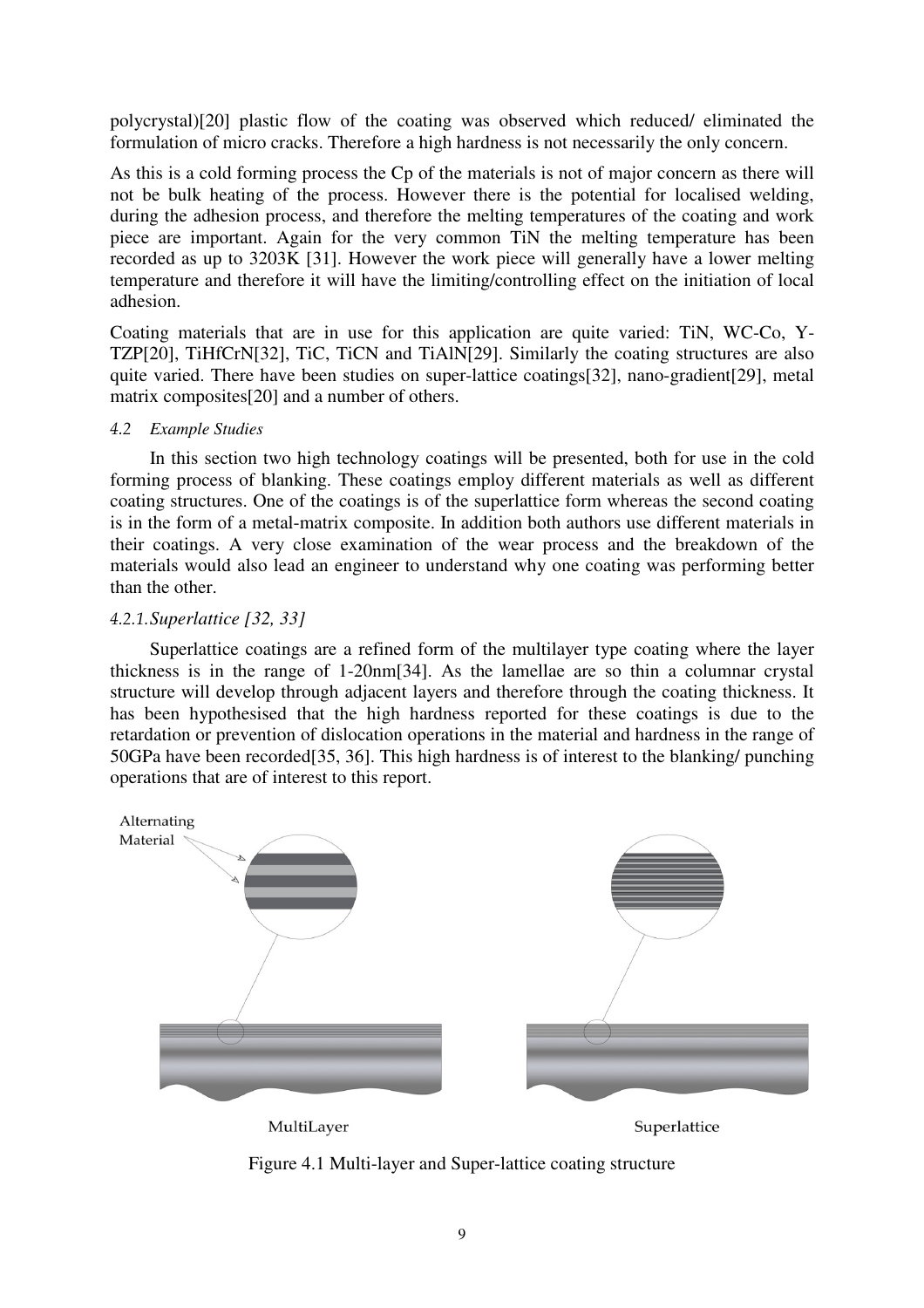The study conducted by *K. Bozin et al* is of particular interest as they compare a multilayer coating against a superlattice coating of TiHfCrN composition. An arc-PVD system was utilised to produce both coatings. The targets in this case were a 70/30% Ti-Hf target and a 99.9% Cr target. In production of the multi-layered coating only one target at a time was activated while the work-piece or substrate was rotated at a constant angular velocity to ensure an even coating. The active target was then alternated to obtain the varying layers. For the superlattice coating both targets were active while the speed of rotation of the substrate determined the thickness of the superlattice lamellae.

Testing of the coatings involved a nano-indentation test and also a pin-on-disc tribo-test. For the nano-hardness test a Berkovich indenter was pushed into the material under examination to determine mechanical properties. Both the hardness and the Young's Modulus can be determined from this test, through analysis of the loading and deflection information during the test. The pin on disc test is used to evaluate the tribological performance of the coating, where a known load is applied to a hard pin which is then moved in a circular pattern on the surface under examination. The frictional characteristics and also the wear behaviour of the tribo-pair can be determined from this test. The conclusion from this study is that there is no correlation between the frictional properties of the coating and its wear performance. In addition there is a marked improvement in the wear resistance with a reduction in the thickness of the superlattice lamellae.

## 4.2.2.*Metal Matrix Composite (MMC)*

 There has been extensive work on metal matrix composites for a number of reasons. One of the greatest benefits of this coating structure is the potential to combine the properties of two or more dissimilar materials. In this way a material may be formed to resist combined abrasion and corrosion at elevated temperatures. There are possible disadvantages to this approach in that if one material degrades before another than the wear rate can be increased. This has been observed in WC-Co MMC where selective breakdown in the cobalt binder phase has resulted in removal of the hard tungsten carbide particles from the coat.



Figure 4.2

In the selected case[20] wear of material has been attributed to hard phases in the blank material removing the cobalt. In addition to this hard oxidised particles formed during the wear process also damaged the binder phase, further increasing the wear rate. This study is of great interest in that it employs a full in-situ study of the punch process and the performance of two dissimilar materials in this application. As a result of this form of selective wear the use of MMC's for the punching process must be used with caution. If the binder phase is insufficiently strong to withstand the environment than any advantage of the hard WC will be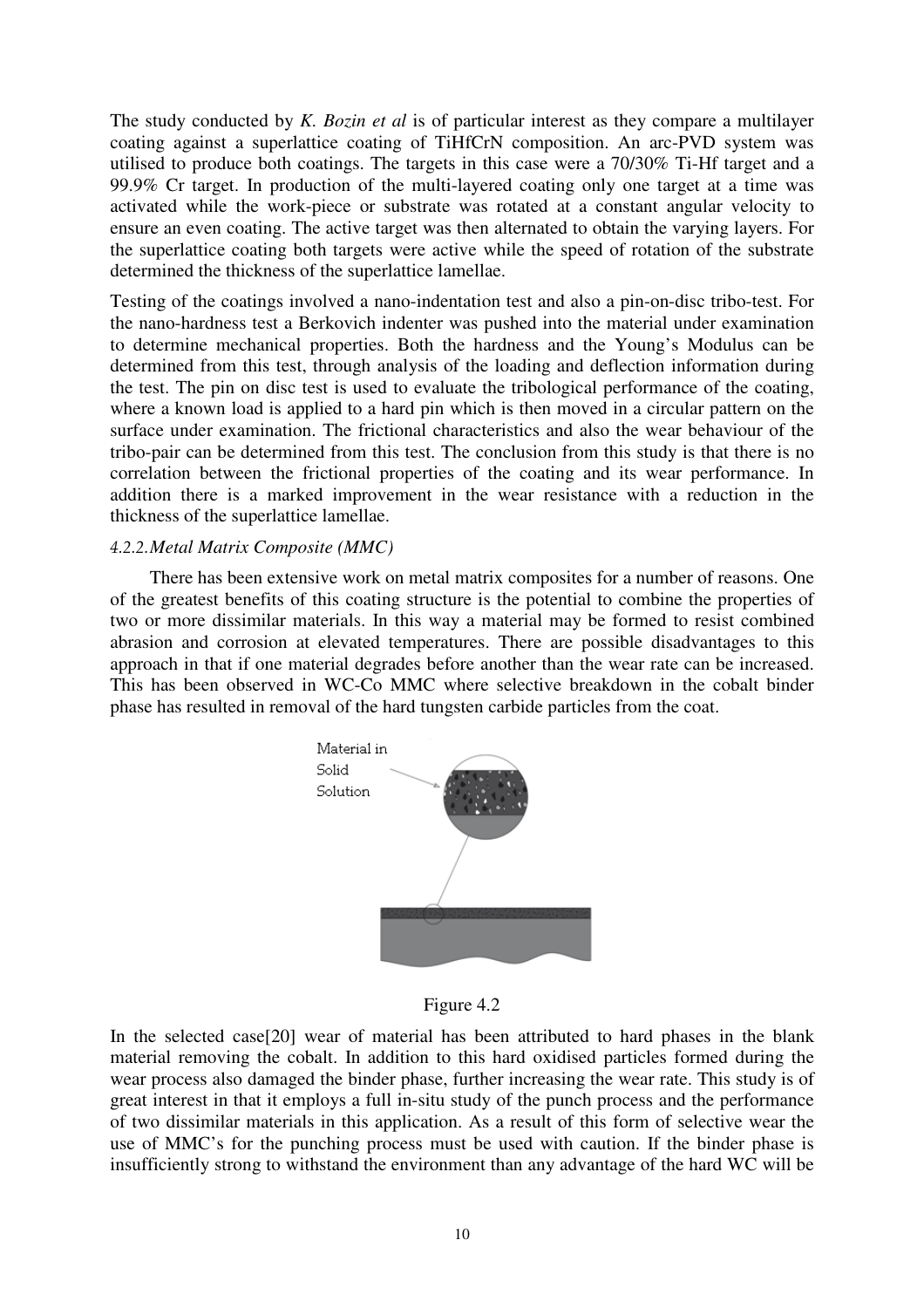lost. However if a relatively hard solid lubricant was used instead of Co the performance of this coating may increase.

## **5. Discussion**

 Wear as a form of energy and productivity loss is a major concern for many industries. A design engineer is in a critical position in relation to combating wear and the costs it can incur. Coatings are an economical solution to this problem for a number of reasons: they can increase the lifetime of a component, they can be used to improve the properties of a cheap substrate and finally they can be used in some cases to repair a damaged coating. As a result they are also a very versatile solution to this problem. As discussed, the designer, in consultation with the client, needs to define the environment and application to which the coating will be exposed. With this information the coating properties required can be specified and the coating designed to best meet these requirements. Experimentation with the coating selected is of critical importance to ensure that performs effectively.

In summation coatings are a very useful approach for protecting punch and dies in a blanking application, with superlattice microstructure showing great promise. However due to the severity of the process the material selection must be verified through empirical techniques.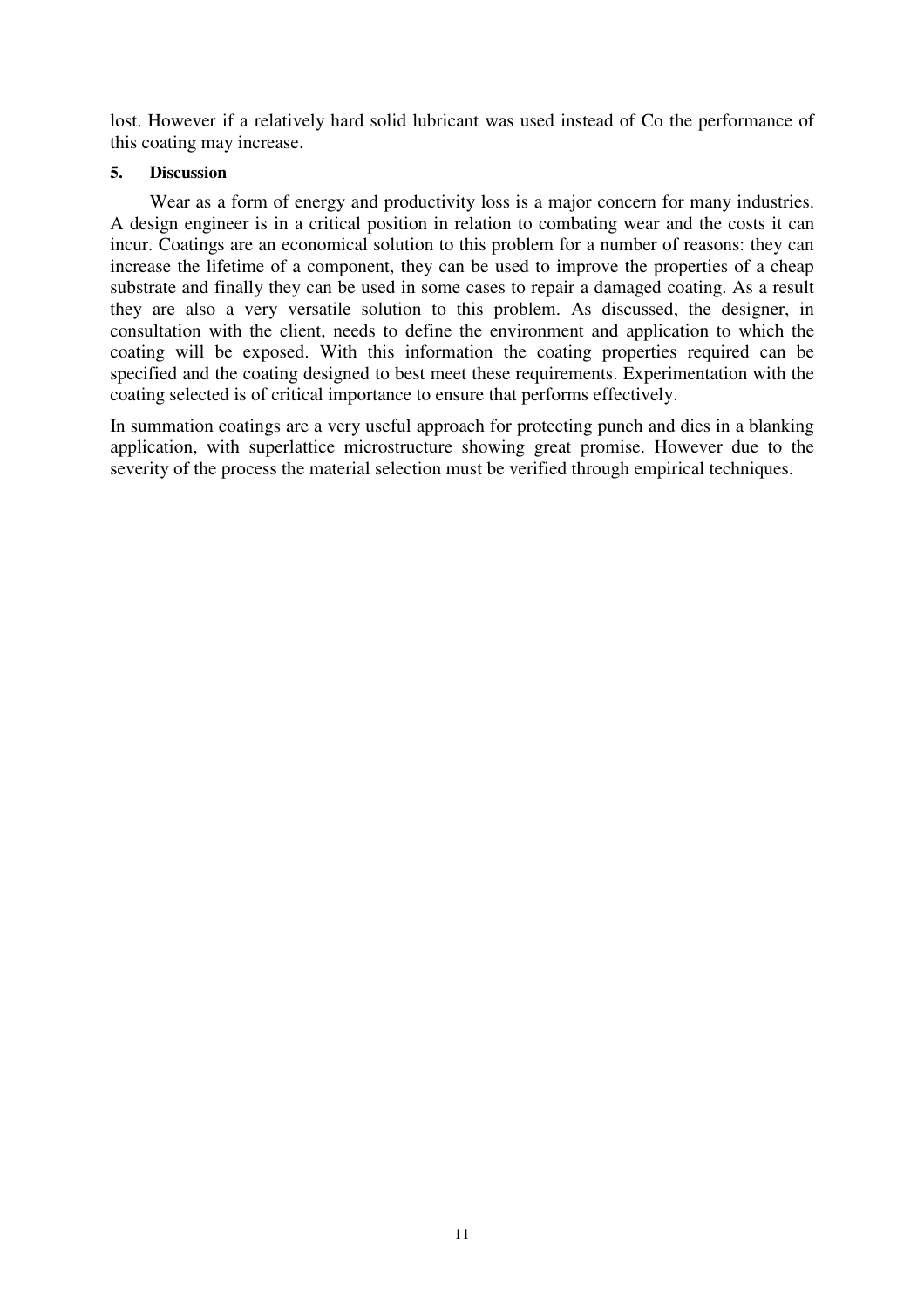## **6. Bibliography**

- 1. Carlsson, P. and M. Olsson, PVD coatings for sheet metal forming processes--a tribological evaluation. Surface and Coatings Technology, 2006. 200(14-15): p. 4654-4663.
- 2. Holzschuh, H., Chemical-vapor deposition of wear resistant hard coatings in the Ti-B-C-N system: properties and metal-cutting tests. International Journal of Refractory Metals and Hard Materials, 2002. 20(2): p. 143-149.
- 3. Bolt, H., et al., Experiments and modelling of combined PVD and CVD processes using a hollow cathode arc discharge plasma. Surface and Coatings Technology, 1998. 108-109(1-3): p. 520-525.
- 4. Tichy, J.A. and D.M. Meyer, Review of solid mechanics in tribology. International Journal of Solids and Structures, 2000. 37(1-2): p. 391-400.
- 5. Jost, P., Lubrication (Tribology) Education and Research. UK Department of Education and Science, HMSO, 1966.
- 6. Blanchet, T.A., et al., Grease-lubricated wear of aluminum bronze for jackscrew application. Wear. 255(7-12): p. 1238-1250.
- 7. Carmody, C., *Abstract of aviation accident report Alaska airlines flight 261, md-83, n963as Pacific ocean about 2.7 miles north of Anacapa Island California January 31, 2000 ntsb/aar-02/01*

2002. p. 292.

- 8. Wu, X., et al., Erosion-corrosion of various oil-refining materials in naphthenic acid. Wear, 2004. 256(1-2): p. 133-144.
- 9. Voevodin, A.A. and J.S. Zabinski, Laser surface texturing for adaptive solid lubrication. Wear, 2006. 261(11-12): p. 1285-1292.
- 10. Pochet, L.F., P. Howard, and S. Safaie, CVD coatings: from cutting tools to aerospace applications and its future potential. Surface and Coatings Technology, 1997. 94-95: p. 70- 75.
- 11. Wronski, Z.S. and G.J.C. Carpenter, Carbon nanoshells obtained from leaching carbonyl nickel metal powders. Carbon, 2006. 44(9): p. 1779-1789.
- 12. Grainger, S., Engineering coatings : design and application. 1989, [S.l.]: Industrial Press, Inc.
- 13. Zeghni, A.E. and M.S.J. Hashmi, Comparative wear characteristics of tin and tic coated and uncoated tool steel. Journal of Materials Processing Technology, 2004. 155-156: p. 1923- 1926.
- 14. ASM Handbook. Vol. 18. 1992.
- 15. Wagner, J., et al., The effect of deposition temperature on microstructure and properties of thermal CVD TiN coatings. International Journal of Refractory Metals and Hard Materials, 2008. 26(2): p. 120-126.
- 16. Gates, J.D., Two-body and three-body abrasion: A critical discussion. Wear, 1998. 214(1): p. 139-146.
- 17. Williams, J.A., Wear and wear particles--some fundamentals. Tribology International, 2005. 38(10): p. 863-870.
- 18. Liu, Y., T.E. Fischer, and A. Dent, Comparison of HVOF and plasma-sprayed alumina/titania coatings--microstructure, mechanical properties and abrasion behavior. Surface and Coatings Technology, 2003. 167(1): p. 68-76.
- 19. Kang, K., Impact of die wear and punch surface textures on aluminium can wall. Wear, 2009. 266(9-10): p. 1044-1049.
- 20. Myint, M.H., et al., Evaluation of wear mechanisms of Y-TZP and tungsten carbide punches. Journal of Materials Processing Technology, 2003. 140(1-3): p. 460-464.